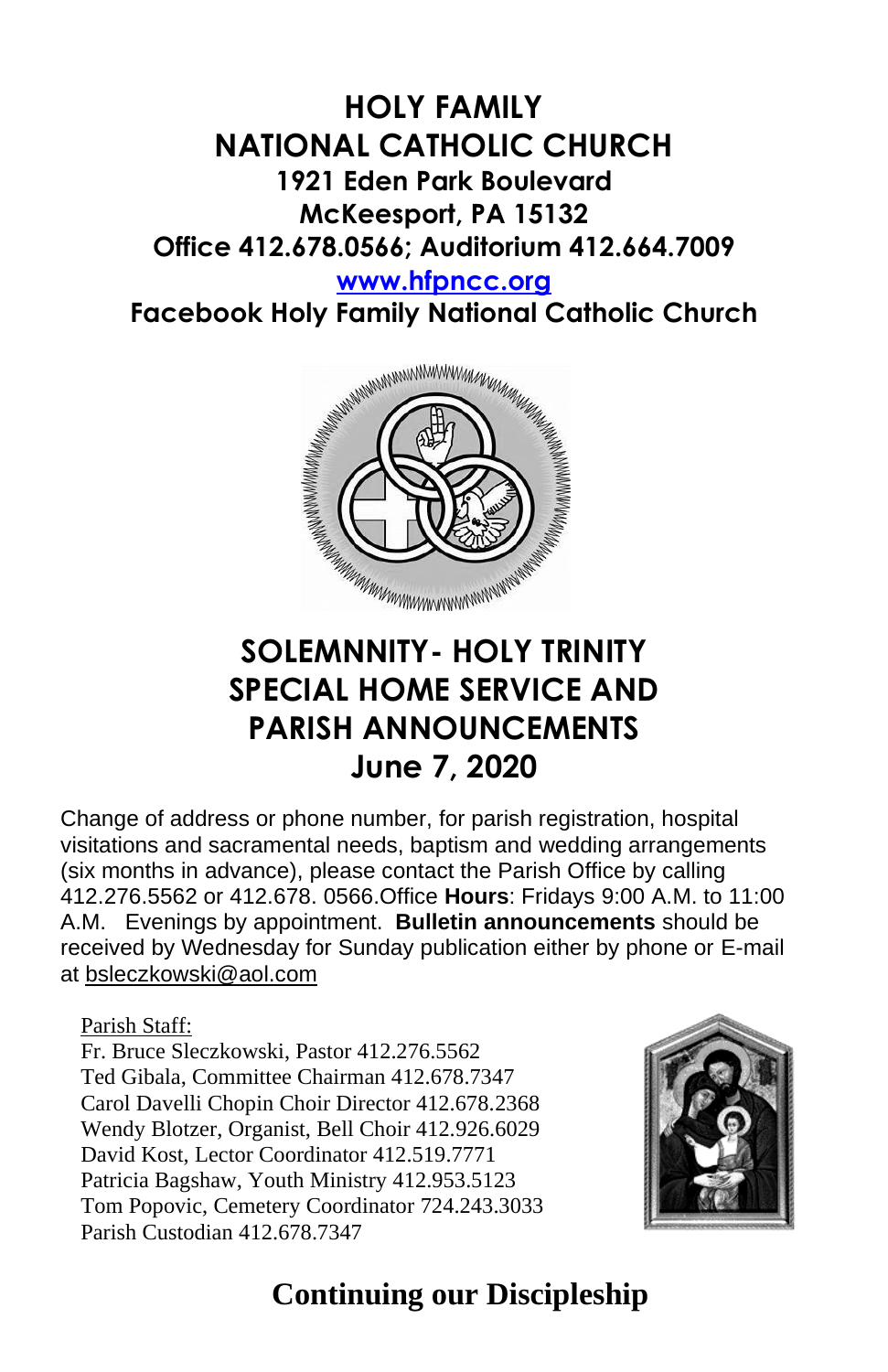#### **This Week**

**Sunday, June 7, 2020** Trinity Sunday **Holy Mass 9:00 A.M. +Timothy Lagesse & +Glen Sleczkowski** Intention Sleczkowski & Lagesse Families

**Sunday, June 14, 2020 Corpus Christi Holy Mass 9:00 A.M. +Viola Stadnick** Intention Sleczkowski Family; **+Mary Strychalski** Int. Joseph & Rebecca Lawrence

These are the recommendations from the Prime Bishop and the Bishops of the church. The Church doors will be open for all the celebrations, but it is recommended to stay home or keep a social distance if attending the liturgy.

Until the sanctions from the Covid -19 Virus is lifted and we return to normal activities, there will only be one Sunday Mass to be celebrated at 9:00 A.M. The 11:00 A.M. will not be celebrated. Again, it is recommended to stay home. Soon we will be worshipping on a regular basis as we are entering the green zone. We will continue keeping the worship center safe by sanitizing the Church before each service.

Always check our Website and Facebook pages for new and additional information concerning the parish.

#### **Graduates**

Holy Family would like to recognize you, our 2020 Graduates. Please send bios and awards received to Fr. Bruce by his email [bsleczkowski@aol.com.](mailto:bsleczkowski@aol.com) Presentations will be announced via the bulletin.

### **June is Sacred Vocations Month-Pray for the increase of Sacred Vocations in our Church**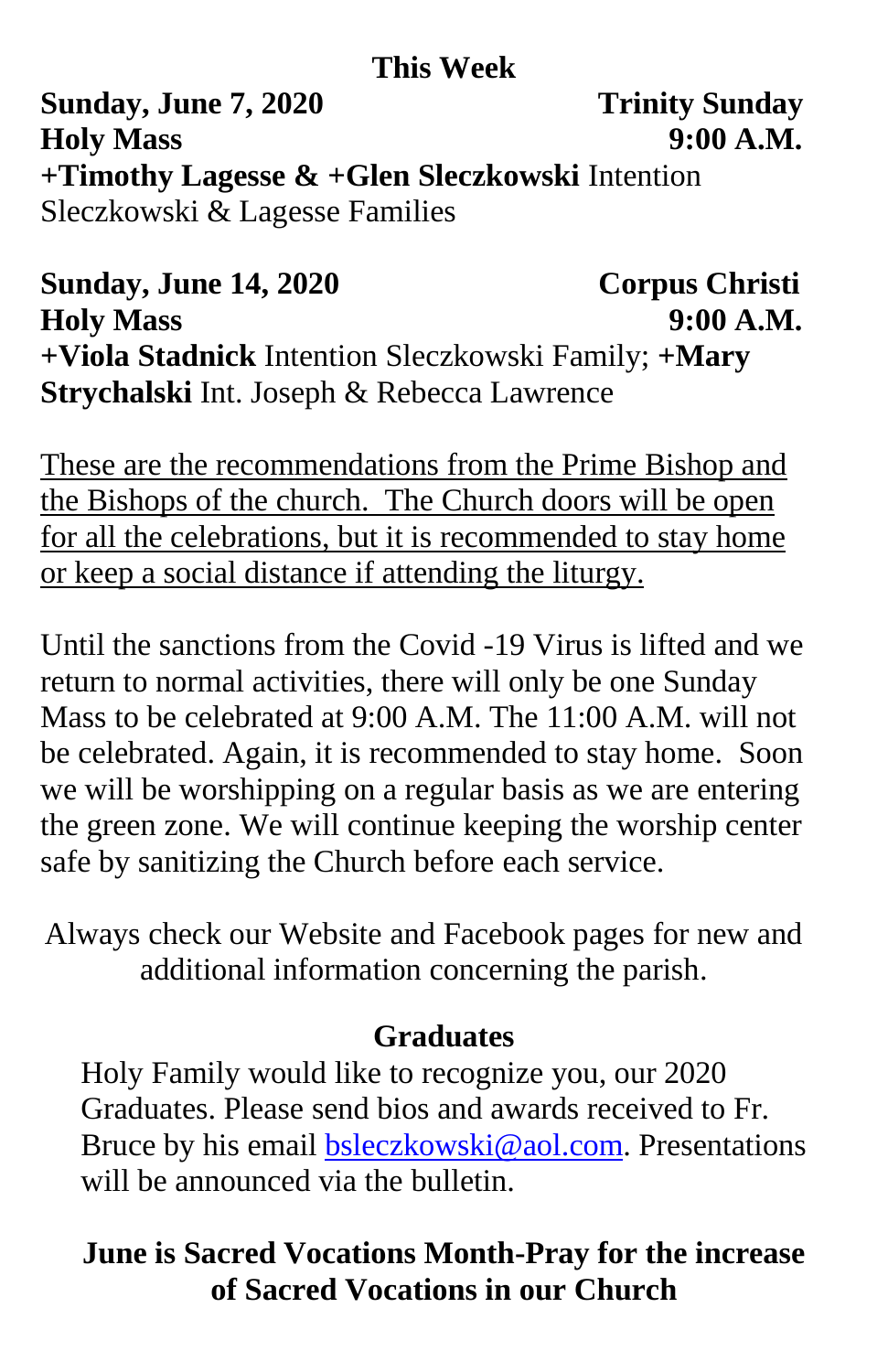

Holy Family will be celebrating its 100<sup>th</sup> Anniversary in 2021. Those who would like to help in planning the celebration please contact the parish office. 2021 will come quick, so let us begin planning

## **Trinity Sunday Word Search**

| Ε | W | o | R |   | И | E       | v | А | S | <b>NICODEMUS</b>           | LOVED           | <b>WORLD</b>            |
|---|---|---|---|---|---|---------|---|---|---|----------------------------|-----------------|-------------------------|
| S | N | ٥ | ٥ |   | N | А       | т | U | Ε | <b>BELIEVES</b><br>LIFE    | LOST<br>CONDEMN | <b>ETERNAL</b><br>SAVED |
| Ε | E | S | R | D | M | $\circ$ | М | S | s | <b>REFUSES</b>             | <b>NAME</b>     | SON                     |
| V | т | А | E |   | E | E       | S | E | U |                            |                 |                         |
| Ε | ι | v | D | D | D | R       | o | W | F |                            |                 |                         |
| ı | o | Ε | А | o | N | Ε       |   |   | E | $\mathcal{C}_{\mathbf{a}}$ |                 |                         |
| L | S | F | C | N | o | o       | v | F | R |                            |                 |                         |
| E | F |   | E |   | C | S       | c | A |   |                            |                 |                         |
| В | И | ι | А | N | R | E       | Τ | E | s |                            |                 |                         |
| E | S | v |   |   | Ε | В       | Ε |   | Ε |                            |                 |                         |

#### **Honor Your Father on Father's Day**

On Father's Day we will pray for and honor all of our fathers, both lay and clergy, past and present, to express our gratitude, remembrance and love for all they have done for our families and for our Church. For the continued support of our Clergy Pension Fund, and to acknowledge ALL FATHERS, we will publish, beginning in the June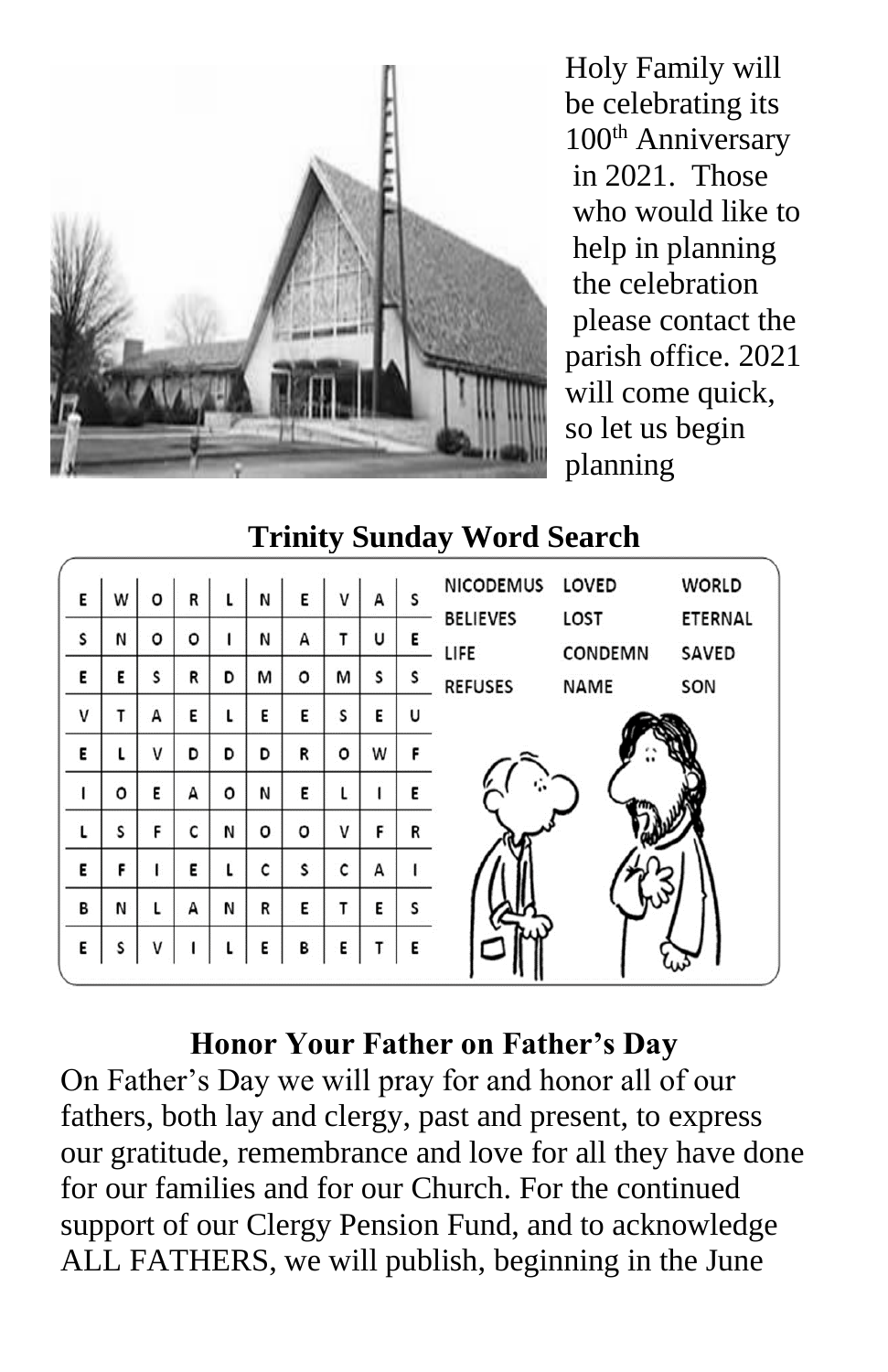issue of God's Field – Rola Boża your name and the name of the father you wish to acknowledge or remember. For each acknowledgement or remembrance, we are requesting a minimum donation of \$25.00, payable to the Clergy Pension Fund PNCC. This effort will have a twofold effect for us, by acknowledging or remembering our fathers, lay or clergy, for all they have done for us and also to bolster our Clergy Pension Fund in order to show our continued support for our Clergy, our Church fathers, who make so many sacrifices each day in the service of God and to us and our Church.

All donations received go to support the Clergy Pension Fund of the Polish National Catholic Church. Please complete the form and submit it with your minimum donation of \$25.00 per name, to:

Clergy Pension Fund National Church Center 1006 Pittston Avenue Scranton, PA 18505

Please make the checks payable to: "Clergy Pension Fund P.N.C.C."

| Honored                  |             | Remembered |
|--------------------------|-------------|------------|
|                          |             |            |
| Father                   | Grandfather | Priest     |
| Honored or Remembered by |             |            |
|                          |             |            |
|                          |             |            |
| Telephone Number         |             |            |